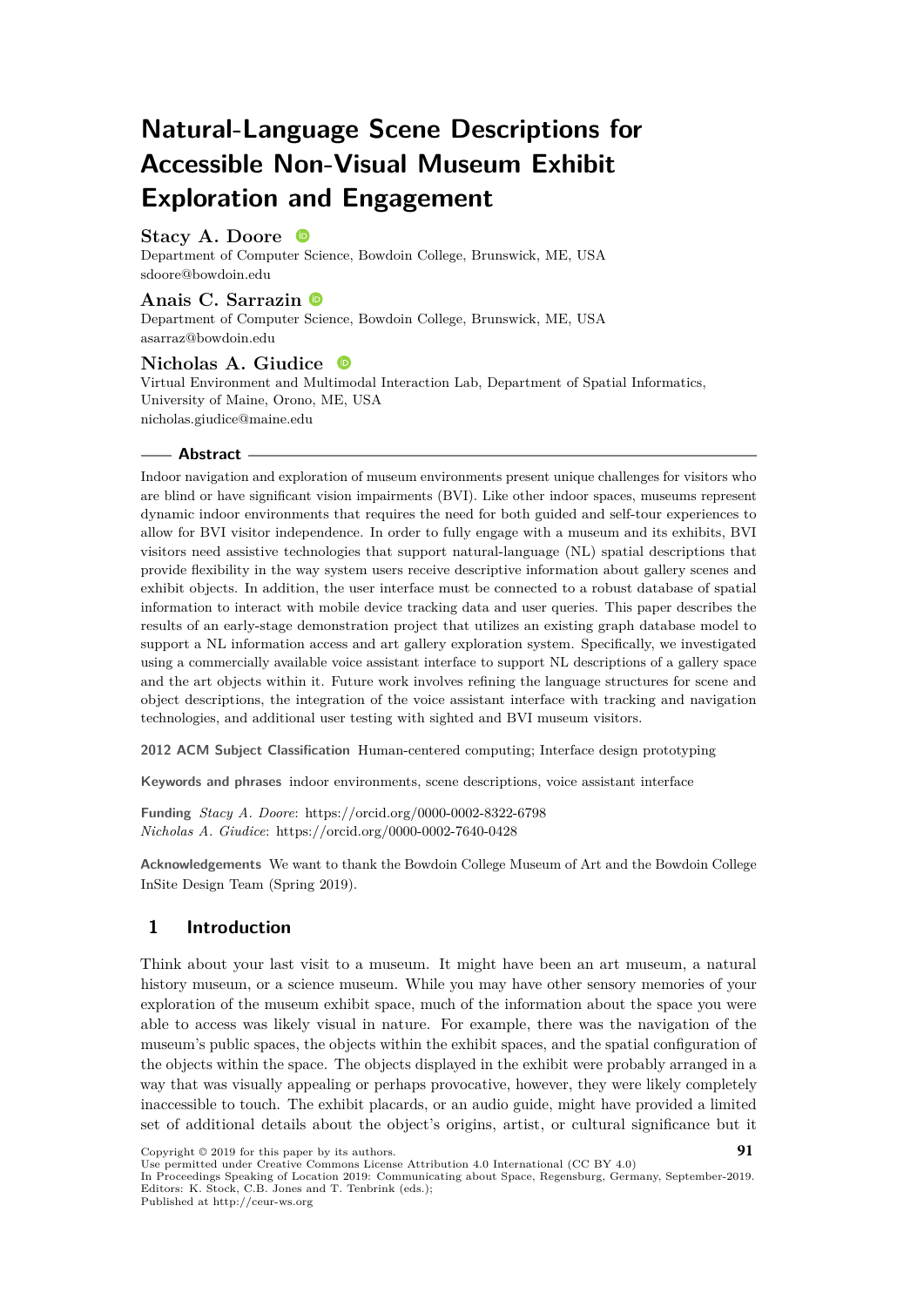probably was unlikely to provide enough information about the exhibit item to form an adequate conceptual map or model without the use of vision.

A critical aspect of a visit to a museum is the ability to freely explore its exhibition spaces according to one's own interests, making connections between personal lived experiences, and historical, and/or aesthetic context of the museum's collections. Although there have been many attempts to make museums of all types more accessible for BVI visitors, there are still relatively few solutions that focus on the problem of standardizing spatial language for multiple levels of scene descriptions as are necessary for a museum environment. Indoor navigation and exploration of museum environments present unique challenges for BVI users for a variety of reasons:

• Museums are dynamic indoor environments: Museum spaces are designed to be reconfigured regularly and the objects within gallery spaces are constantly changing.

• Museums require visitors to explore spaces to construct meaning: Independence of movement through a museum environment is a primary way in which visitors connect to museum exhibits and develop personal connections between exhibits and objects.

• Multiple granularities of spatial descriptions would be necessary for non-visual exploration of a museum environment: BVI visitors would require different levels of detail to provide natural-language information about route, gallery, exhibit objects.

• Museum collection databases are not designed to directly connect gallery space information to exhibit object information: Most museums rely on standardized relational database systems that are designed to store information for web publishing, object conservation, and digital asset management. However, this information is disconnected from the location and spatial configuration of objects in the physical museum space. These existing museum information systems are not designed to integrate tracking data, navigation, and natural-language voice assistant interface queries and commands.

Additional challenges for creating natural-language assistive technology applications revolve around: 1) collecting, storing, and representing the spatial granularity of the indoor space and objects within the space, 2) the need for tracking the BVI visitor within the indoor space to provide localized descriptions, and 3) a standardized set of non-visual based spatial descriptions representing different spatial scales and dimensions. System complexity arises from the nature of museums themselves. As buildings with both public and private spaces designed with various functions, traffic flows, and rules about visitor interactions with the dynamic galleries and changing objects within them. Often it is precisely the unique characteristics of museums that make them uninviting or inaccessible spaces for members of the BVI community who might want to explore the exhibits, yet find they are unable to do so without significant additional supports in place. In some cases, the costs of providing these types of assistive supports are beyond the scope of modest museum budgets despite the desire of their staff to create accessible spaces for all of the visiting public. This paper describes a proof of concept demonstration project that is designed to support BVI visitor exploration of a traditional art museum with automated spatial descriptions for the space (museum galleries), the collections in the space (exhibit objects and spatial relationships to one another), and the exhibit object scene descriptions (artwork spatial scenes).

#### **2 Related Work**

The creation of new information access technologies for BVI people is allowing for the exploration of indoor environments such as airports, shopping centers, and hospitals [\[15\]](#page-8-0)[\[22\]](#page-8-1). Advances in indoor location positioning technology has improved significantly in the past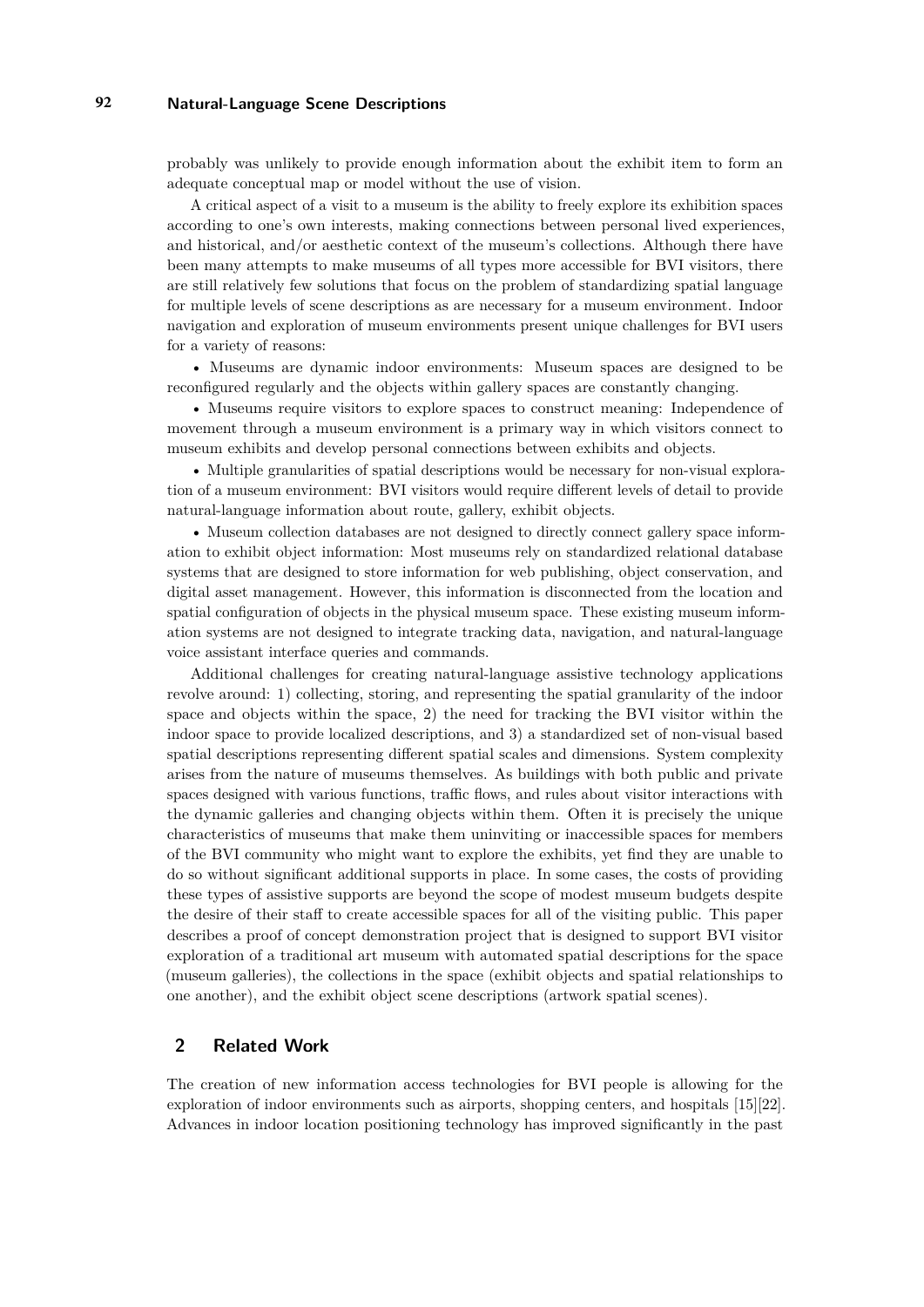five years due to development of hybrid systems that use smart devices to receive and send signals from a combination of sources such as wifi, beacons, and near field communication tags [\[16\]](#page-8-2). These systems provide a mechanism for an individual to be tracked within the indoor environment at the building and room levels, while usually also receiving non-visual route directions to navigate and explore the indoor space.

However, within a museum environment, this type of information is rarely available or if present, likely requires additional support from a real-time person in the loop system to help navigate and describe the space and objects. These types of language-based support systems, while helpful, decrease independence and come with subscription costs for both the BVI user and the museum, therefore, they are relatively rare and not realistic for implementation in most medium and small size museums. For example, researchers [\[20\]](#page-8-3) conducted a large-scale study of BVI accessibility features across 28 museums located within several major European cities. The results of the study were visualized in a matrix to demonstrate what types of accessibility strategies were used in the museums based on 35 potential accessibility strategies identified in a literature review. The researchers found less than half of the museums in the study had any non-visual accessibility supports in place at all. Three quarters of the museums that did have these types of assistive supports were more likely to implement non-visual accessibility features for only navigating the museum building, as opposed to accessing information about the actual exhibit spaces or exhibit objects. More specifically, museums reported avoiding implementing tactile representations due to costs and generally used a minimal level of descriptive information in their audio guides that replicated the same language for BVI visitors as was provided for sighted visitors. This replicated information was created for a sighted audience who could visually reference the artwork as they read the plaque or listened to the audio guide.

There are renewed efforts to better engage BVI visitors who require augmented naturallanguage location and object information. One approach has been to partner with BVI visitors as exhibit co-designers to yield new insights for museum accessibility solutions. In a recent study [\[4\]](#page-8-4) the authors asked BVI focus group participants about what types of supports they believed were needed to independently explore a museum environment. In some cases, participants indicated they had never visited a museum independently, due to the inability to know where to navigate within the museum without having to rely on someone else for assistance. For those who had previously visited museums, participants indicated there were two primary accessibility barriers in museums they had experienced: 1) indoor navigation issues and 2) inaccessible information about the exhibit artwork and objects. The participants also reported that although many museums provide Braille exhibit books or audio guide information about exhibit objects, without detailed spatial descriptions about the gallery spaces and detailed object descriptions, they were unable to form an adequate conceptual model from the minimal information in the plaque descriptions. BVI participants also reported that they were most interested in having more control over their museum visit experience as well as the different types of information they could access about the space. Specifically, participants indicated they wanted an accessible application which they could use at their own leisure, providing indoor navigation information and detailed NL descriptions of the objects and their locations within the gallery spaces. Interviews conducted for the project described in this paper support these BVI user insights and system requirement suggestions. Several other studies [\[8\]](#page-8-5)[\[17\]](#page-8-6) explored co-creation partnerships between museum curators and BVI community members to create more inclusive and engaging intellectual environments. As a result, a set of guidelines were developed to help museums in the implementation of co-designed exhibits to increase exhibit accessibility. Additional benefits of the co-design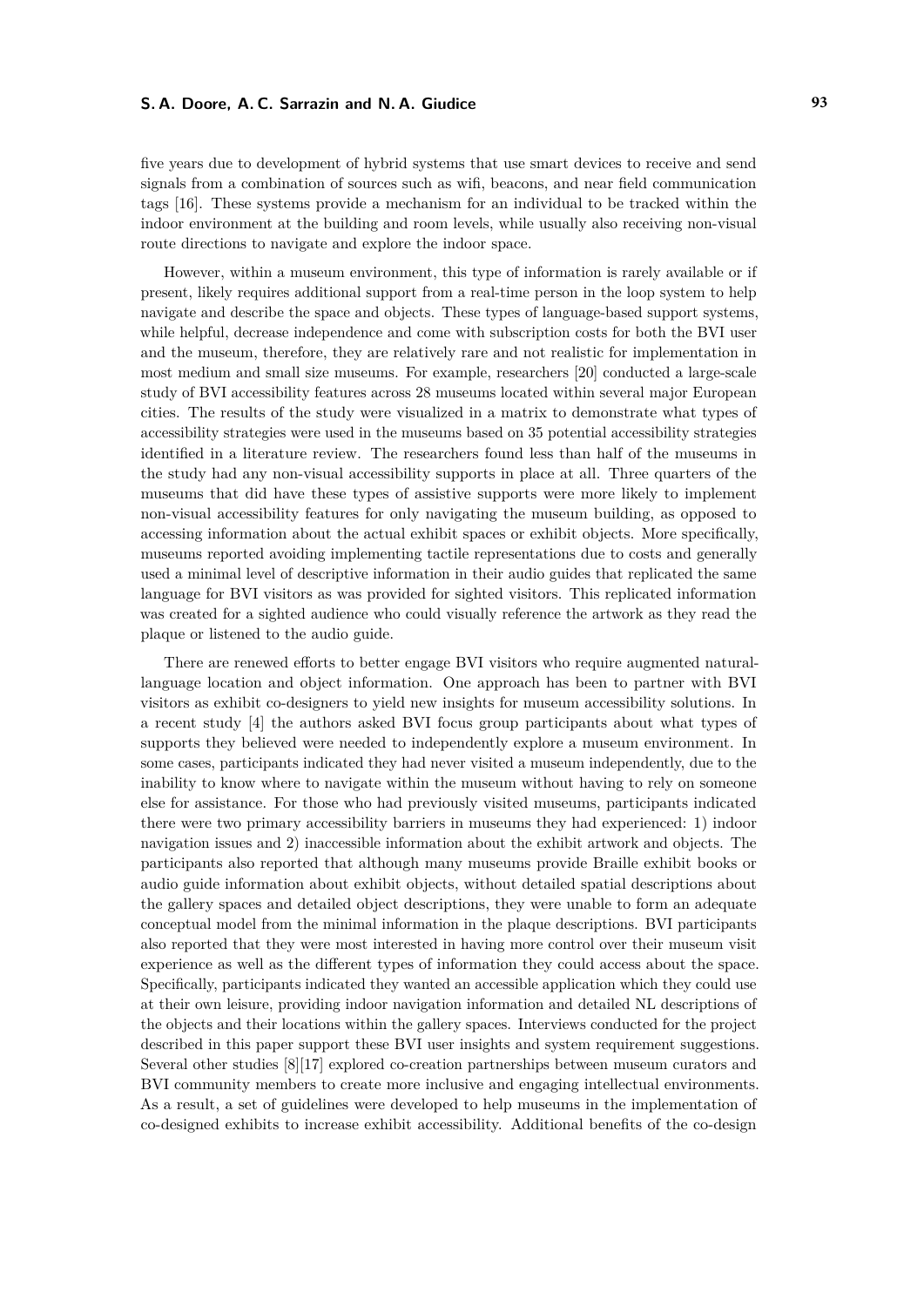strategy were found to be the empathetic links that developed between the museum curators and the BVI collaborators.

Additional guidance for the design of NL museum supports is provided by the large body of route navigation and scene description literature, which demonstrates that humans construct spatial representations that reflect individualized needs, sensory capacities, and goals [\[21\]](#page-8-7)[\[28\]](#page-9-0)[\[24\]](#page-9-1). Cognitive processing of space is used for a variety of everyday tasks including wayfinding and navigation, interpreting visual symbolic representations (e.g., maps), using non-iconic spatial language (e.g., verbal route directions), and the forming of cognitive mental models [\[19\]](#page-8-8)[\[25\]](#page-9-2). Indoor scene descriptions are specifically designed to communicate spatial information about entities within indoor environments [\[10\]](#page-8-9)[\[23\]](#page-9-3)[\[13\]](#page-8-10)[\[11\]](#page-8-11). Automated annotation of information about indoor environments has been driven by innovations such as NL scene descriptions for use in robotic automation, indoor navigation applications, and location-based services for indoor public spaces. Understanding how people conceptualize and communicate about object relations in specific kinds of indoor spaces (e.g., airports, hospitals, shopping malls, and museums) is still a difficult problem for these automated systems because of the importance of context for spatial cues and determining this context is hard for current automated systems and algorithms [\[1\]](#page-7-0). Complexities of spatial language in indoor spaces can be seen in studies of the formation of structured vocabularies for describing indoor scenes [\[18\]](#page-8-12), the roles that physical structure objects (e.g., walls, windows, doors, etc.) play in indoor scene descriptions [\[11\]](#page-8-11), and how spatial relations are perceived and communicated in space [\[25\]](#page-9-2)[\[26\]](#page-9-4)[\[14\]](#page-8-13)[\[27\]](#page-9-5).

Recently there has been a movement to improve online information access to museum collections for BVI individuals through text descriptions about the exhibit objects [\[5\]](#page-8-14)[\[2\]](#page-7-1)[\[12\]](#page-8-15)[\[6\]](#page-8-16). In some cases, the enhanced online verbal descriptions of individual objects within the museum collection provide information found on most exhibit plaques (e.g., artist, provenance, title, artistic medium, spatial dimensions, owner of the object, etc.). However, in addition to the regular plaque information. There is often a longer description that helps to orient the observer to object features using vivid and specific language, generally describing the visual concepts with other sensory analogies and providing contextual information about the historical and social significance of the work. In the case of [\[2\]](#page-7-1), a Talking Museum application was developed using wifi and Bluetooth technology to detect an application on a visitor's smart device, thereby enabling an automated descriptive story about objects within the gallery space as the user freely explored the museum. This system was more focused on the automated task of detecting the visitor in proximity to the art object to trigger the description and less so on the quality or type of NL descriptions and accessibility features for BVI application users, however, the system does provide some real-time solutions to support independent exploration of museum spaces by BVI visitors. The prototype described in the remainder of this paper combined: 1) the guidelines for online enhanced object descriptions, 2) a flexible graph database model, and 3) location of BVI visitors through a real-time indoor tracking system within a traditional art gallery space.

#### **3 InSite Design and NL Scene Language Descriptions**

The InSite prototype was designed to use low cost, commercially available technologies to support an information system of scene representation for the space (gallery) and for the place (objects and their spatial and semantic relationships to one another), which provided more spatial information than the variety of alternative approaches (e.g., tactile maps, Braille plaques: recorded audio guides). This spatial language-based system was accessed by the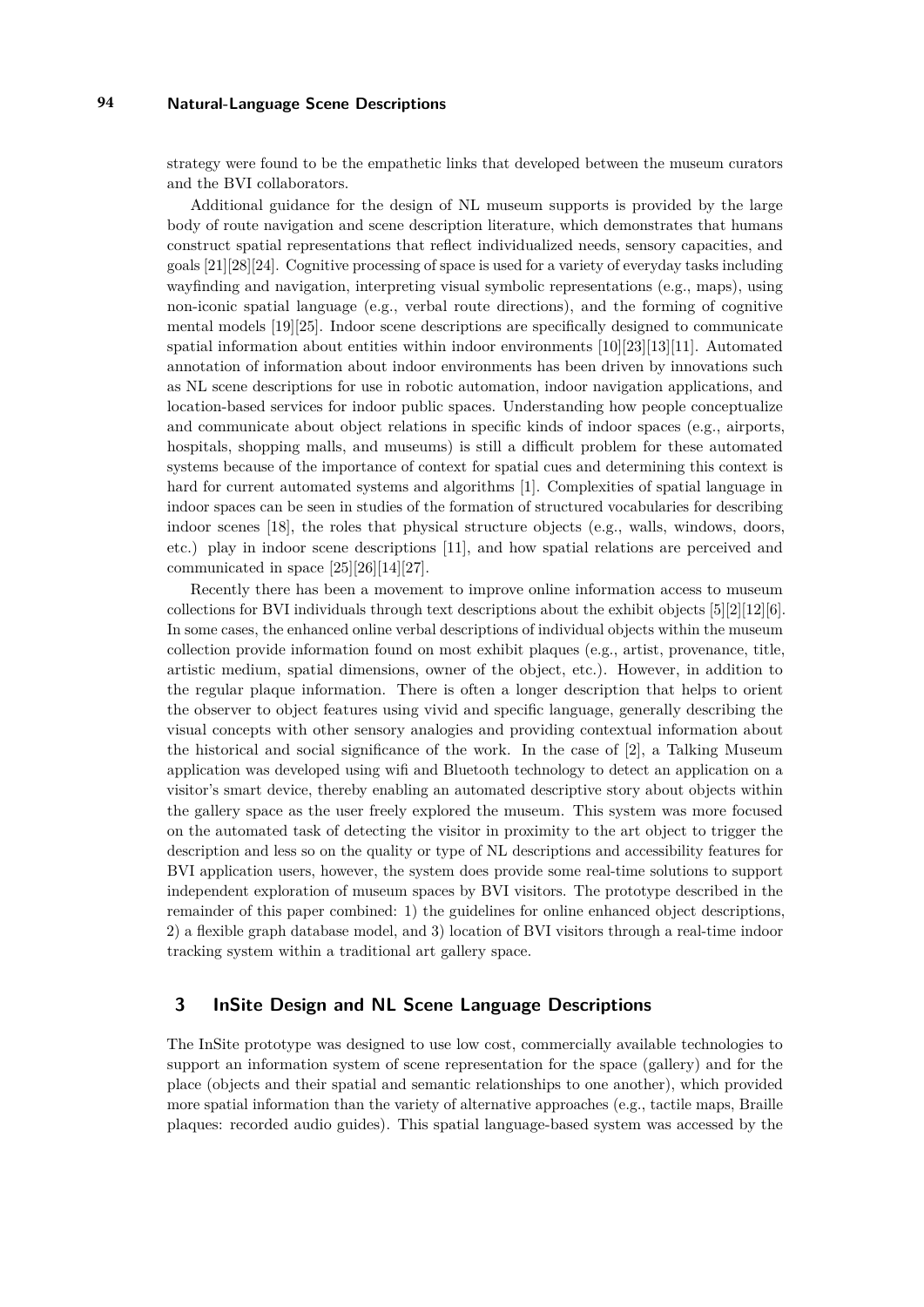visitor through a commercially available voice assistant and a Bluetooth headset allowing a BVI museum visitor to:

• explore the museum space and gallery objects through an online pre-journey tour,

• navigate within the real museum indoor environment of the museum galleries with descriptions of the different galleries and exhibits,

• follow route directions to explore the galleries based on a pre-journey list or impromptu exploration,

• receive a scene description of the gallery configuration, request a localized description of an area within the gallery with a list of the objects contained within that gallery area, and,

• select from a layered set of descriptions for individual objects within that area that provide general, spatial, and thematic descriptions based on the user's preference and interests.

The system uses an extended place graph model to support the layered description system of gallery and artwork based on existing BVI scene and artwork description guidelines. The InSite Prototype is designed to interact with low-energy Bluetooth beacons to assist in user tracking and navigation of gallery zones represented in the graph database. Artwork is organized by zones, and localization is achieved by interaction with NFC signals that connect through TCP to smartphone. The zone and painting NL descriptions are accessed through a smartphone screen reader (iOS) or through a voice assistant that is supported through two-way Bluetooth headset.

#### **4 Extended place graph model**

The museum project described in this paper employed an adapted spatial property graph model [\[7\]](#page-8-17)[\[27\]](#page-9-5) that represented the gallery's collection and spatial information in the form of spatial triples (e.g., trajector, landmark, relation). The gallery was modeled as a series of three types of nodes: grid location nodes, painting/object nodes, and zone nodes. The grid location nodes were configured to represent a coordinate referenced space with x and y values given to each of the nodes. Each grid location node was given a property (occupied) consisting of a Boolean variable that represented whether or not it was occupied ( i.e. someone could walk through the space). Grid location nodes were then connected to gallery zones (Zones 1-7). These zones represented sets of paintings that had a similar theme and were physically located within the same gallery zone. The zone nodes connected sets of paintings to a subset of grid location nodes, along with data on the zone location, name, and description of the theme of the zone. The painting nodes contained data about the painting, including the artist, the artistic medium, and several layers of descriptions designed to represent the painting using natural language descriptions. Tracking data from the gallery was provided to the InSite database in x and y coordinates to determine the specific grid location where the individual might be located (Figure 1). The database was designed to answer a set of queries to help the BVI user independently explore the gallery and its objects using both a smart phone mobile application. For example, if the user asked the system "What zone am I in?", they might receive the following information.

"You are in Zone 4, the ITALIAN Zone on the left wall of gallery. It contains seventeenth century Italian paintings, which include religious and mythological scenes, scenes of everyday life, and one portrait. The centerpiece is a large unattributed painting titled 'Fish Shambles', which portrays a scene of a fishmonger and a female customer. On the counter between them rests an impressive display of Mediterranean fish. Subjects in the other paintings include an enthroned Virgin Mary surrounded by adorers, Christ clearing a temple full of animals, and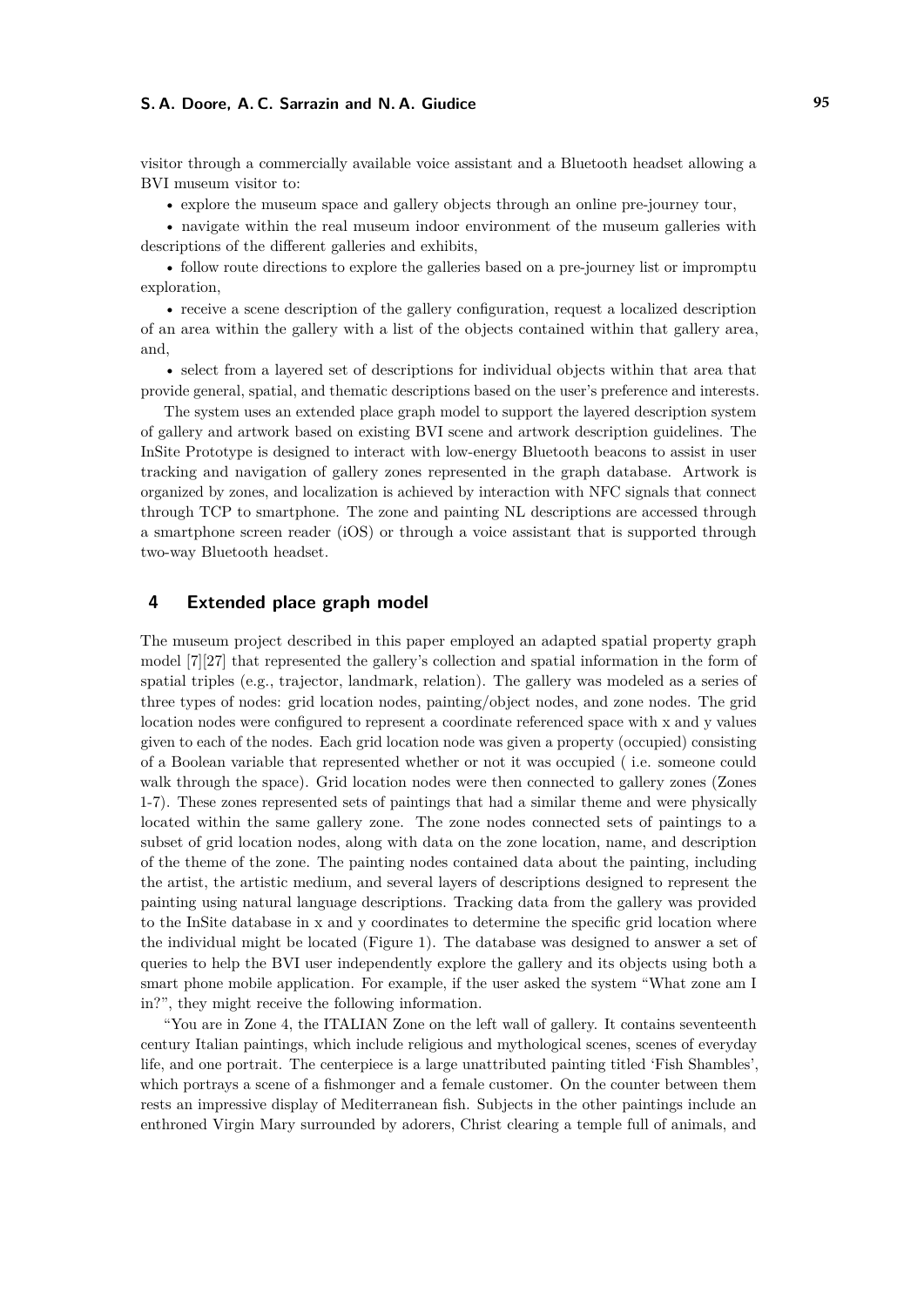

**Figure 1** Figures 1 and 2: Visualization of InSite gallery model (Figure 1-left) and zone model with empty painting nodes (Figure 2-right).

Apollo chasing Daphne."

The graph structure of the database also allowed BVI visitors to use the navigation features of the mobile app. One could know, given their current location, which way they need to go in order to get to the gallery exit(s), or how to get to specific zones, without running into known obstacles (e.g., display cases, sculptures, etc.) in the room. Although the natural-language navigation interface was not fully implemented in this first version of the mobile application, the database structure would support future navigation features and queries. The flexible nature of the graph database model permits the addition of new nodes and relationships between nodes, as well as the reconfiguration of gallery objects based on the creation of new exhibits. This provides a spatial and temporal history of museum objects for the curators that moves far beyond what is traditionally available in a relational database spreadsheet or list of artwork and their respective locations. It also allows for the customization of different types of information about gallery contents that is responsive to diverse groups of visitors and their sensory information preferences.

#### **5 Voice Assistant Interface**

The primary user interface was implemented through an Amazon's Alexa Voice Service (AVS)[\[3\]](#page-8-18), allowing for a rich set of verbal and auditory user interactions. Using Amazon's voice assistant interface skill developer toolkit, developers can create custom applications for use on Amazon Alexa-enabled devices. Developing and deploying a basic skill can take as little as 30 minutes, however, many skills can be tremendously complex, involve other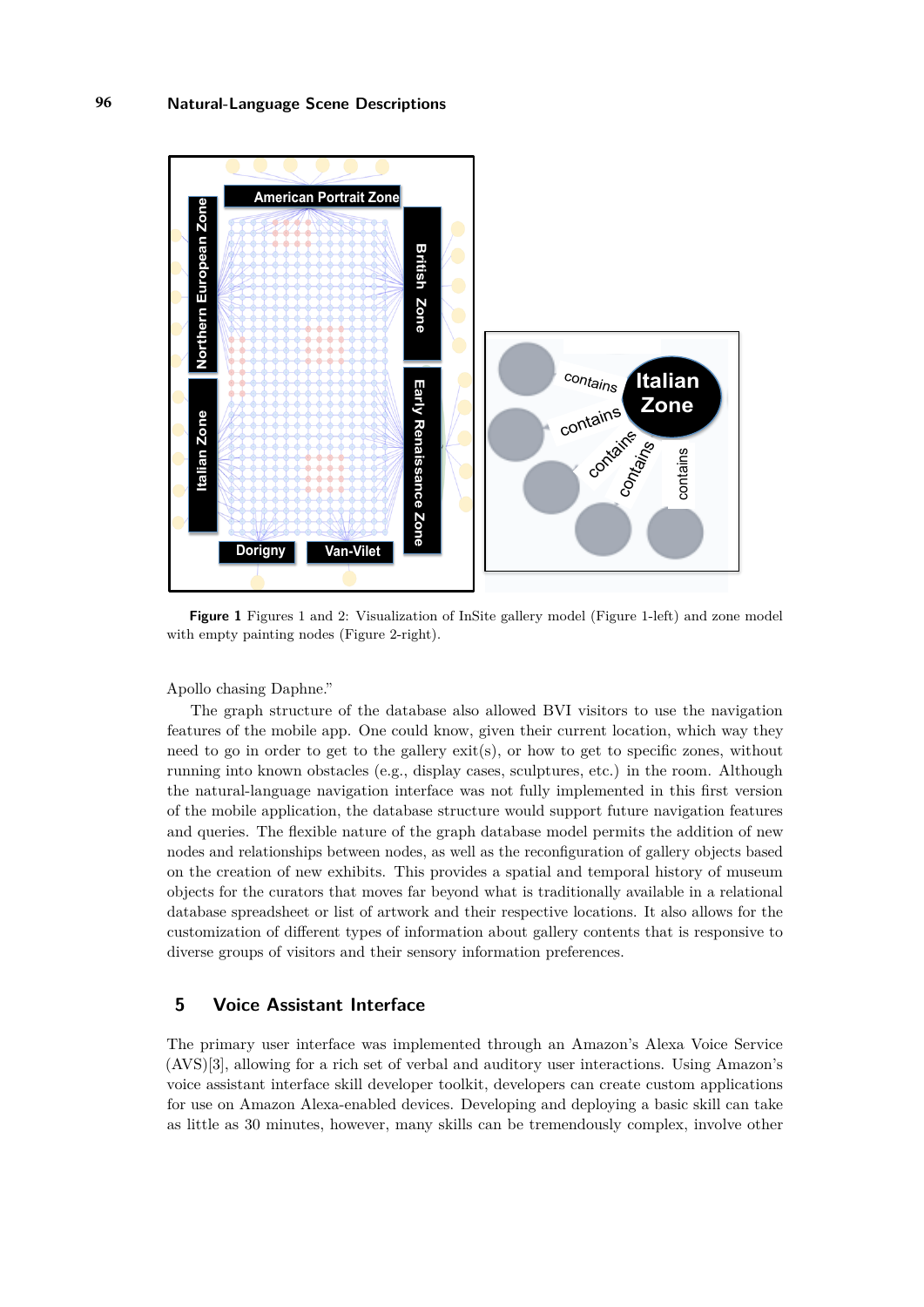Bluetooth-enabled devices (e.g., headsets, smart-phones, etc.), APIs, and multiple layers of user input/output. Using the Alexa voice assistant interface in the demo project allowed the user to query information about the gallery such as a scene description of the gallery, description of sections of the gallery, pieces of artwork contained within the gallery, including spatial, curatorial and stylistic descriptions. As with most voice assistants, Alexa listens for key 'wake' words or command phrases and if the voice assistant does not understand the voice command that is given, it asks for a repeat of the command, additional input, or eventually quits the specified invocation or program. The demo system had several types of information the user could query using the voice interface such as:

- "Alexa, what gallery am I in?"
- "Alexa,what gallery zone am I in now?"
- "Alexa, what artwork is in this zone?"
- "Alexa, what zone contains the painting by Pontormo?"

For example, if the user wanted more information about a specific painting in the zone they would say "Alexa, give me a description of the Apollo and Daphne painting." The voice assistant would then ask the user if they would prefer a basic, spatial, or visual description of the painting that would provide various levels of detail about the artwork. The language structures in different types of descriptions are based on previous work and guidelines on non-visual scene descriptions such as the length of the individual sentence, the number of nouns and prepositions used in each sentence, the ordering of the scene description, and references to object scale (absolute and relative) [\[5\]](#page-8-14)[\[6\]](#page-8-16)[\[11\]](#page-8-11)as well as information collected from interviews conducted with recent BVI museum visitors. These interviews made it clear that BVI visitors wanted flexibility in the types of information they could access from the prototype system. In some cases, they might only want the basic information available on the artwork's physical plaque or audio guide. In other cases, they wanted to know more about the spatial configuration of the objects within the artwork or extended thematic information that included the spatial information in the scene. [\[5\]](#page-8-14)[\[6\]](#page-8-16)For example, if the user was interested in Pontormo's painting of Apollo and Daphne[\[9\]](#page-8-19), they could request three different descriptions from the voice interface:

Basic: "This painting is titled Apollo and Daphne and was completed by Jacopo da Pontormo in 1513. It is a black and white oil on canvas. It is rectangular in shape. 24 3/8 inches tall by 19 1/4 inches wide. It is displayed in a bright metallic gold wooden frame."

Spatial: "The figures of Apollo and Daphne are located in the center of the portrait. The two figures occupy about 1/2 of the picture. Apollo is standing in the right of the portrait. He is reaching out to Daphne with his right hand. Daphne is located in the left of the painting. She is running with her back to Apollo. Daphne's fingers and arms are growing up into tree branches as she runs away from Apollo."

Visual: "Pontormo's haunting rendition of the tragic legend of Apollo and Daphne takes place in a shadowy black and white land. This portrait portrays the futile romance between Apollo and Daphne; Apollo is deeply in love with Daphne, a woman who abhors Apollo's advances. Located in the foreground center, Apollo is dressed in armor reaching out with his right hand towards Daphne's shoulder. As Apollo reaches out to lay his hand on Daphne, her fingers and arms in the left top background begin transforming into tree branches. In the portrait, we witness the initial instant of Daphne's transformation branches springing upward from her arms while the rest of her body remains in human form. The look of longing on Apollo's face is apparent, both of them appear to still be moving leftward out of the image, as if in mid-chase. The transformative depiction of Daphne signals the end of the chase as she turns into a tree, beginning with her hands and the top of her head. Apollo's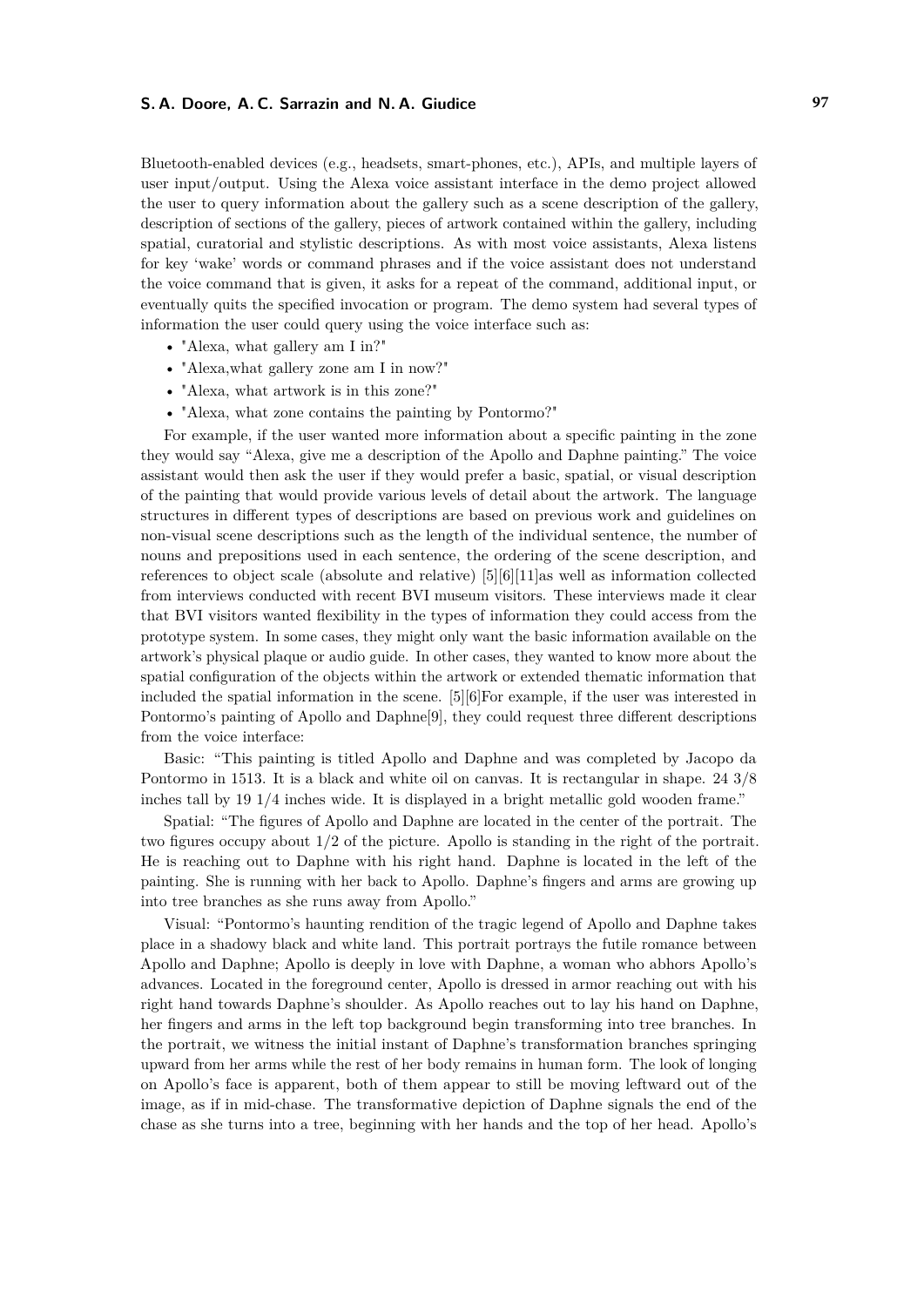touch reveals the futility of his desire, as well as the violence and persistence with which he pursued Daphne."

Each of these descriptions are stored as properties within the graph database and are triggered by key words and phrases built into the the voice interface skills. Although the NL descriptions may be improved by curators or by visitor feedback, the voice interface infrastructure and query labels themselves do not change, thus preserving the system commands while permitting new nodes and descriptions to be added or deleted in the gallery, without disruption or redesign of the system.

#### **6 Prototype Limitations**

The InSite prototype has distinct advantages over many current assistive technologies created for BVI museum visitors, such as interactive navigation, multiple levels of gallery/object spatial configuration information, and user choice in objects scene description information retrieval. However, as with any prototype there are some limitations associated with using a proprietary platform (e.g., AWS) which limits the system's ability to integrate other non-AWS technologies at the no/low cost level of this semester long project. Currently, the Alexa platform does not allow for two-way Bluetooth interactions, making it difficult for user NL queries to be heard clearly in a crowded space. User reaction latency is also often too long, causing problems with Alexa's default sleep setting that is activated after 16 seconds of inactivity. For novice users, it often takes more time than the Alexa will allow to learn to say the 'wake' words and command phrases in the correct order. In addition, the InSite graph database was built using an open-source Neo4j platform. Currently the AWS model does not allow for no-cost interoperability with other database development applications, therefore, a parallel AWS supported database was created to mirror the information contained in the orginal Neo4j database. This was a temporary solution for the prototype until another opensource voice assistant model could be developed that would be more suitable for accessibility applications and would meet the project requirements of no or low-cost design components. Due to the time limitations of the demo project and the temporary installation of the system, this version was only tested with sighted visitors. Subsequent versions will improve the integration of the navigation and museum route directions with both the mobile application and the voice interface.

#### **7 Future Work**

Future versions of the prototype will allow users to speak directly and discreetly into a Bluetooth headset to communicate with the voice assistant to interact with the gallery graph database, give a system query, request navigation information to move around the zones of the gallery, or exit the gallery to explore the rest of the museum. The visitor descriptions will continue to be refined and tested in order to train future versions of the system to generate suggested automated scene descriptions for curator and BVI visitor review.

#### **References**

<span id="page-7-0"></span>**<sup>1</sup>** Imad Afyouni, Cyril Ray, and Christophe Claramunt. Spatial models for context-aware indoor navigation systems: A survey. *Journal of Spatial Information Science*, (4):85–123, 2012.

<span id="page-7-1"></span>**<sup>2</sup>** Flora Amato, Angelo Chianese, Antonino Mazzeo, Vincenzo Moscato, Antonio Picariello, and Francesco Piccialli. The talking museum project. *Procedia Computer Science*, 21:114–121, 2013.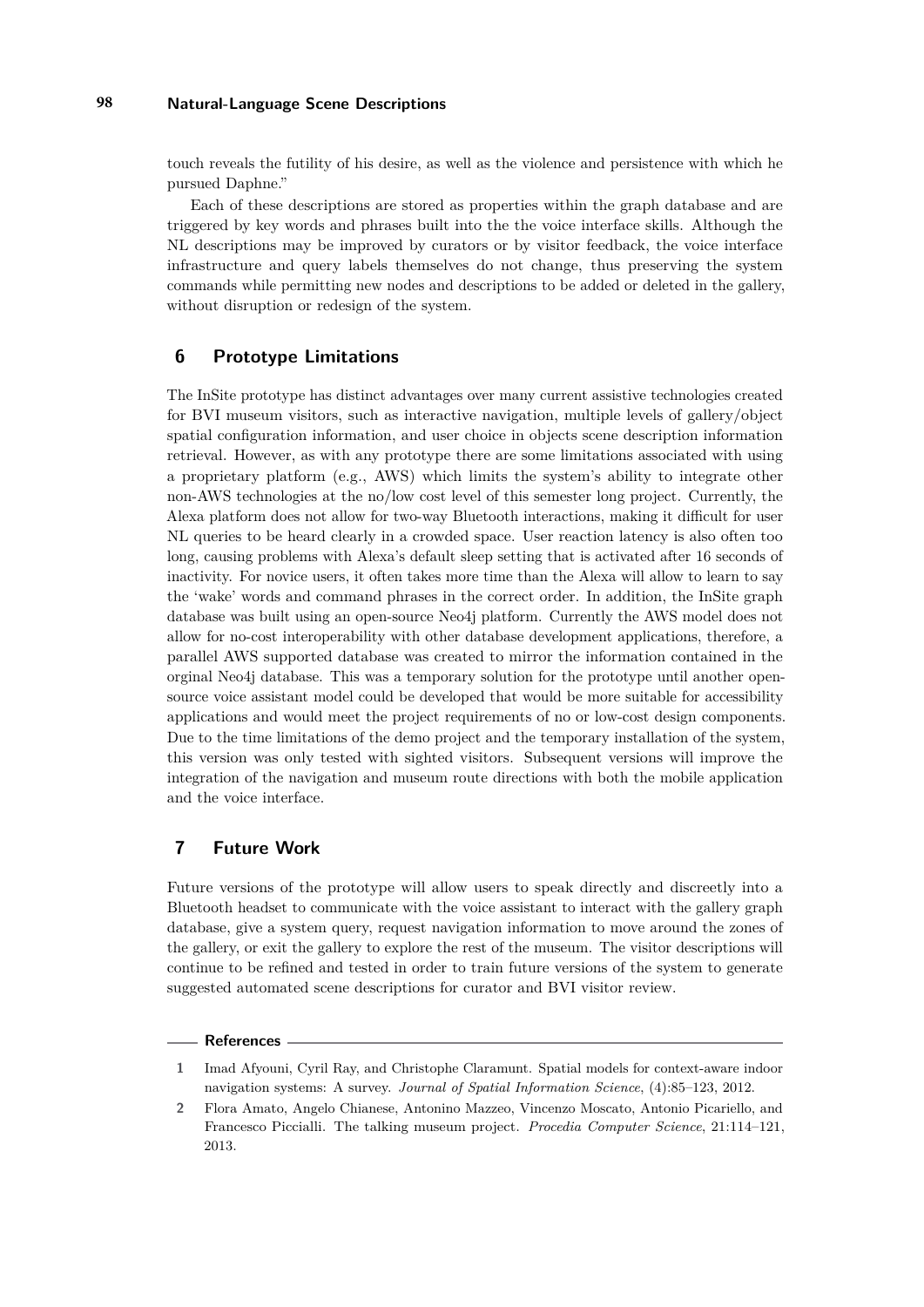- <span id="page-8-18"></span>**3** Amazon. Alexa voice service overview (v20160207). URL: [https://developer.amazon.com/](https://developer.amazon.com/docs/alexa-voice-service/api-overview.html) [docs/alexa-voice-service/api-overview.html](https://developer.amazon.com/docs/alexa-voice-service/api-overview.html).
- <span id="page-8-4"></span>**4** Saki Asakawa, João Guerreiro, Dragan Ahmetovic, Kris M Kitani, and Chieko Asakawa. The present and future of museum accessibility for people with visual impairments. In *Proceedings of the 20th International ACM SIGACCESS Conference on Computers and Accessibility*, pages 382–384. ACM, 2018.
- <span id="page-8-14"></span>**5** Elisabeth Salzhauer Axel and Nina Sobol Levent. *Art beyond sight: a resource guide to art, creativity, and visual impairment*. American Foundation for the Blind, 2003.
- <span id="page-8-16"></span>**6** Sina Bahram and Anna Chiaretta Lavatelli. Using coyote to describe the world. In *Museums and the Web 2018*. Museums and the Web, 2018.
- <span id="page-8-17"></span>**7** Hao Chen, Maria Vasardani, Stephan Winter, and Martin Tomko. A graph database model for knowledge extracted from place descriptions. *ISPRS International Journal of Geo-Information*, 7(6):221, 2018.
- <span id="page-8-5"></span>**8** Anne Chick. Improving intellectual access in temporary exhibitions for sight loss visitors through co-creation and co-assessment. *The Design Journal*, 21(4):561–582, 2018.
- <span id="page-8-19"></span>**9** Jacopo da Carrucci (called Pontormo). Apollo and daphne. URL: [http://artmuseum.bowdoin.](http://artmuseum.bowdoin.edu/Obj4997?sid=6950&x=167853&port=4922) [edu/Obj4997?sid=6950&x=167853&port=4922](http://artmuseum.bowdoin.edu/Obj4997?sid=6950&x=167853&port=4922).
- <span id="page-8-9"></span>**10** Mauro DiManzo, Giovanni Adorni, and Fausto Giunchiglia. Reasoning about scene descriptions. *Proceedings of the IEEE*, 74(7):1013–1025, 1986.
- <span id="page-8-11"></span>**11** Stacy Anne Doore. *Spatial Relations and Natural-Language Semantics for Indoor Scenes*. PhD thesis, University of Maine, 2017.
- <span id="page-8-15"></span>**12** Alison F Eardley, Louise Fryer, Rachel Hutchinson, Matthew Cock, Peter Ride, and Joselia Neves. Enriched audio description: Working towards an inclusive museum experience. In *Inclusion, disability and culture*, pages 195–207. Springer, 2017.
- <span id="page-8-10"></span>**13** Zoe Falomir. Qualitative distances and qualitative description of images for indoor scene description and recognition in robotics. *AI Communications*, 25(4):387–389, 2012.
- <span id="page-8-13"></span>**14** Nicholas A Giudice, Maryann R Betty, and Jack M Loomis. Functional equivalence of spatial images from touch and vision: Evidence from spatial updating in blind and sighted individuals. *Journal of Experimental Psychology: Learning, Memory, and Cognition*, 37(3):621, 2011.
- <span id="page-8-0"></span>**15** Nicholas A Giudice, William E Whalen, Timothy H Riehle, Shane M Anderson, and Stacy A Doore. Evaluation of an accessible, real-time, and infrastructure-free indoor navigation system by users who are blind in the mall of america. *Journal of Visual Impairment & Blindness*, 113(2):140–155, 2019.
- <span id="page-8-2"></span>**16** João Guerreiro, Dragan Ahmetovic, Daisuke Sato, Kris Kitani, and Chieko Asakawa. Airport accessibility and navigation assistance for people with visual impairments. In *I n Proceedings of the 2019 CHI Conference on Human Factors in Computing Systems (CHI'19)*, 2019.
- <span id="page-8-6"></span>**17** Katrine Hesseldahl, Chris McGinley, and Georgia Monk. Using design thinking to develop new methods of inclusive exhibition making. *Studies in health technology and informatics*, 256:151–160, 2018.
- <span id="page-8-12"></span>**18** Dahua Lin, Chen Kong, Sanja Fidler, and Raquel Urtasun. Generating multi-sentence lingual descriptions of indoor scenes. *arXiv preprint arXiv:1503.00064*, 2015.
- <span id="page-8-8"></span>**19** Alan M MacEachren. Application of environmental learning theory to spatial knowledge acquisition from maps. *Annals of the Association of American Geographers*, 82(2):245–274, 1992.
- <span id="page-8-3"></span>**20** Susana Mesquita and Maria João Carneiro. Accessibility of european museums to visitors with visual impairments. *Disability & Society*, 31(3):373–388, 2016.
- <span id="page-8-7"></span>**21** Daniel R Montello. Scale and multiple psychologies of space. In *European conference on spatial information theory*, pages 312–321. Springer, 1993.
- <span id="page-8-1"></span>**22** Paymon Rafian and Gordon E Legge. Remote sighted assistants for indoor location sensing of visually impaired pedestrians. *ACM Transactions on Applied Perception (TAP)*, 14(3):19, 2017.